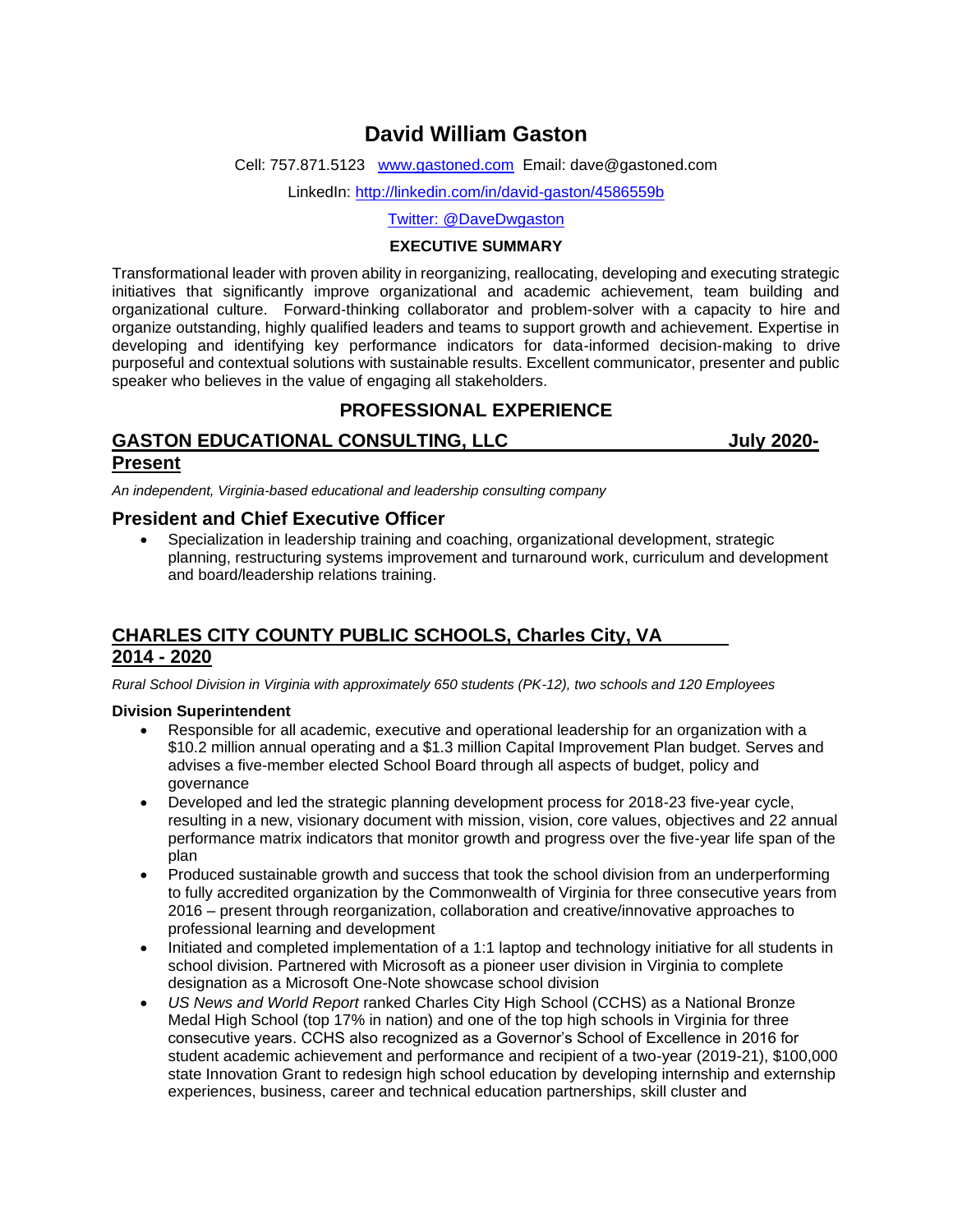transdisciplinary curriculum to connect core and technical education courses for relevance to students

• Charles City High School achieved dropout rate of zero percent and graduation rate of 100%

### **WILLIAMSBURG-JAMES CITY COUNTY PUBLIC SCHOOLS, Williamsburg, VA 2012 – 2014**

*Suburban School Division in Virginia with approximately 12,000 students (PK-12), 16 schools, 1750 Employees and a \$130 million annual budget*

#### **Senior Director of Accountability, Quality and Innovation (AQI)**

Appointed by the division superintendent to plan and lead continuous improvement efforts across all departments and schools of division in this newly-created and innovative department that facilitated cooperative strategic planning and school-based leadership and data teams with district administrators, teachers and non-instructional staff and community members.

- Collaborated with Technology Department to develop internal data warehouse/intranet for school division to securely store all student and division indicators of progress and achievement
- Managed, reviewed and approved all division research, evaluation and accountability/measurement functions
- Spearheaded and completed Process and Performance Management (PPM) Training as a divisionwide initiative with data and school improvement teams to verify and clean 100% of the division's student data. Established process charts for all data entry procedures for student and division data.
- Data improvement and verification training resulted in increases in student performance indicators and scores, most notably an 8% improvement in graduation rates for students with special needs, a 4% decrease in the dropout rate among black students, and an increase in black and Hispanic math achievement of 8% and 4%, respectively, over a three year period

#### **WILLIAMSBURG-JAMES CITY COUNTY PUBLIC SCHOOLS, Williamsburg, VA 2011-2012**

#### **Senior Director of Specialized Educational Services (SES)**

Senior Administrative Director reporting directly to the Division Superintendent responsible for overseeing all student services across the school division, including special education, gifted and talented education, school psychology and social work, student disciplinary hearings and support services and school safety

- Led a staff of over 60 employees to deliver support services to students across the division with a \$62 million departmental budget.
- Collaborated with community resources and agencies, including court services, law enforcement, local community colleges and universities, literacy programs, United Way of Greater Williamsburg and local faith houses for student and family support
- Led efforts to bring division into full compliance with all special education regulations, homeless education requirements and federal foster care provisions
- Worked with student services staff to improve and upgrade threat assessments, student disciplinary procedures and suicide threat protocols for school division

#### **Principal, Assistant Principal and International Baccalaureate (IB) Coordinator positions held in Williamsburg-James City County PS, Hampton City PS and York County PS at Elementary, Middle and High School levels (1998-2011)**

**International and National IB Consultant, Trainer and Site Visitor for 16 years in Canada, United States and the Caribbean, serving as International Representative for North America for Primary Years Programme to IB Headquarters in Cardiff, Wales and The Hague, Netherlands (1998 – 2014)**

#### **OLD DOMINION UNIVERSITY, Darden School of Education, Norfolk, VA 2006 – Present**

#### **Adjunct Assistant Professor, Educational Foundations and Leadership (EFL)**

Provides engaging instruction, research, advising and program support. Instructs online graduate and doctoral level courses in Educational Law and Ethics, Community and School Relations, Leadership Foundations, Curriculum Design and Student Management and Behavior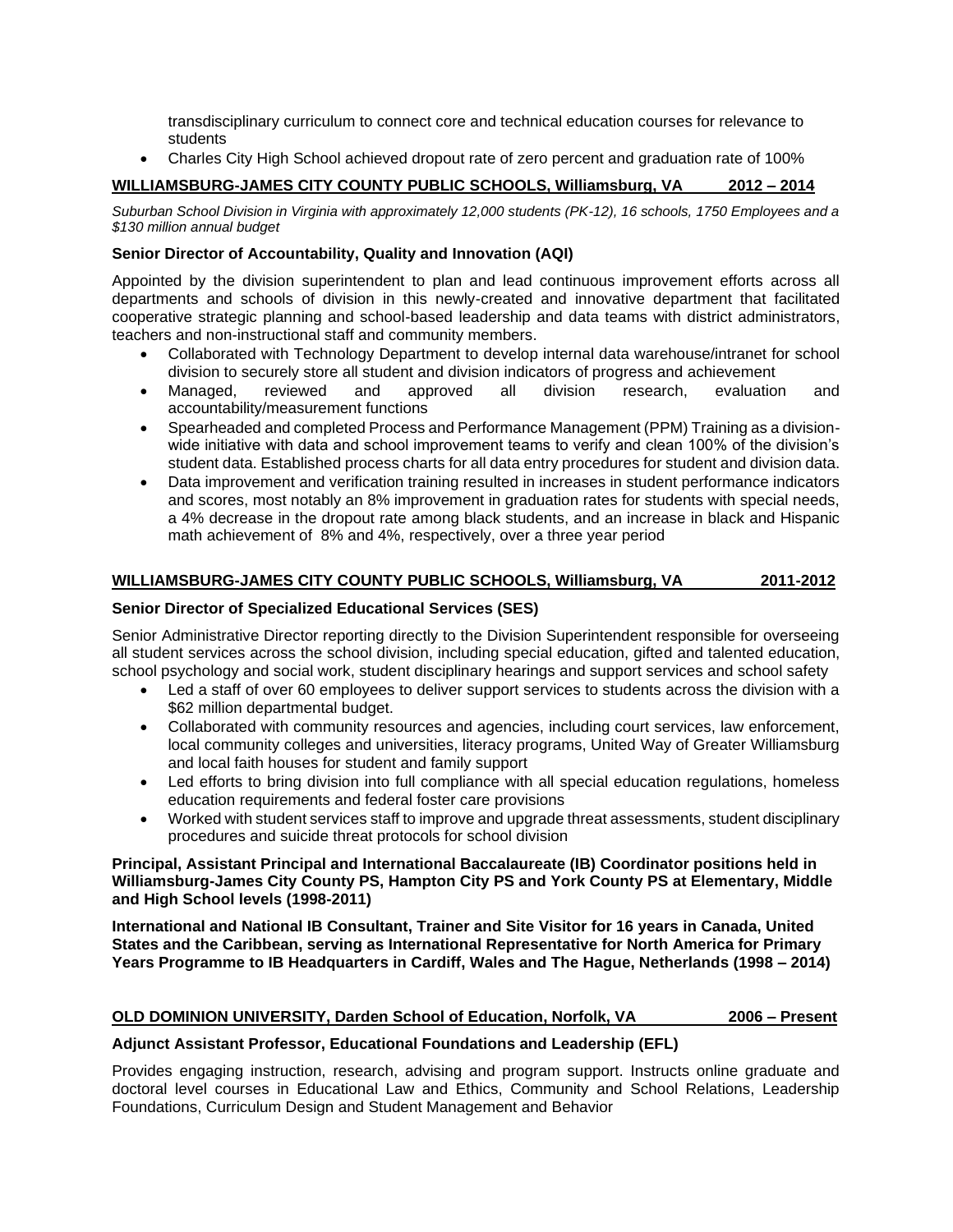## **EDUCATION**

**HARVARD UNIVERSITY –** *Cambridge, MA 2009* Graduate School of Education Principals' Center – 40.25 Instructional Hours -- "Leadership: An Evolving Vision" **THE COLLEGE OF WILLIAM AND MARY --** *Williamsburg, VA* **2005 Doctor of Education (Ed.D.) --** Educational Policy, Planning and Leadership (EPPL)/General Administration (K-12) **Dissertation Topic***: Defining the Roles and Responsibilities of Public School Assistant Principals in Virginia*

**THE COLLEGE OF WILLIAM AND MARY --** *Williamsburg, VA* **1990 Master of Arts in Education (M.A. Ed.) --** Secondary School Instruction (History/Social Studies 6-12)

**THE COLLEGE OF WILLIAM AND MARY –** *Williamsburg, VA* **1988 Bachelor of Arts (B.A.) --** Government/History

# **PROFESSIONAL AND COMMUNITY LEADERSHIP**

- Literacy for Life Adult Education Program Board of Directors (2020-2022)
- University of Virginia Curry School of Education PK-12 Advisory Council (2018- present)
- College of William and Mary School of Education Development Board (2017- present)
- College of William and Mary Cohen Career Center Advisory Board (2017-present)
- Heritage Humane Society of Greater Williamsburg, Board of Directors (2016- 2018)
- Dancing with the Williamsburg Stars (2016) Community Participant/Contestant
- Dreamcatchers Therapeutic Riding Center Board of Directors (2012-2015)
- United Way of Greater Williamsburg Annual Campaign Cabinet Education/Government Committee Chair (2006-2013)
- Bruton Parish Church, Williamsburg, VA:
	- o Usher
	- o Mission Committee

## **PUBLICATIONS**

- "The Transformational Leader: Managing Organizational Trauma Through Seasons of Change" (Chapter Contribution to title work *Role of Leadership in Facilitating Healing and Renewal in Times of Organizational Trauma and Change –* IGI Global *--* Hershey, PA – scheduled June 2021 publication).
- "District's Parental Engagement Soars with New 'Glow and Grow' Practice," eSchool News Daily Tech News and Innovation, April 6, 2017, [Available online: [http://www.eschoolnews.com/2017/04/06/districts-parental-](http://www.eschoolnews.com/2017/04/06/districts-parental-%20engagement/) engagement/].
- "Building a Professional Development Program to Support Your Literacy Program: An Essential for Success" (Chapter Contribution to title work *Principal's Guide to Literacy Instruction*—Guilford Press, NYC, 2009).
- "Preparing Future Leadership: The Role of the Assistant Principal in the 21st Century," *The Virginia Principal* (VAESP), 26(1), September 2005, 8-13.